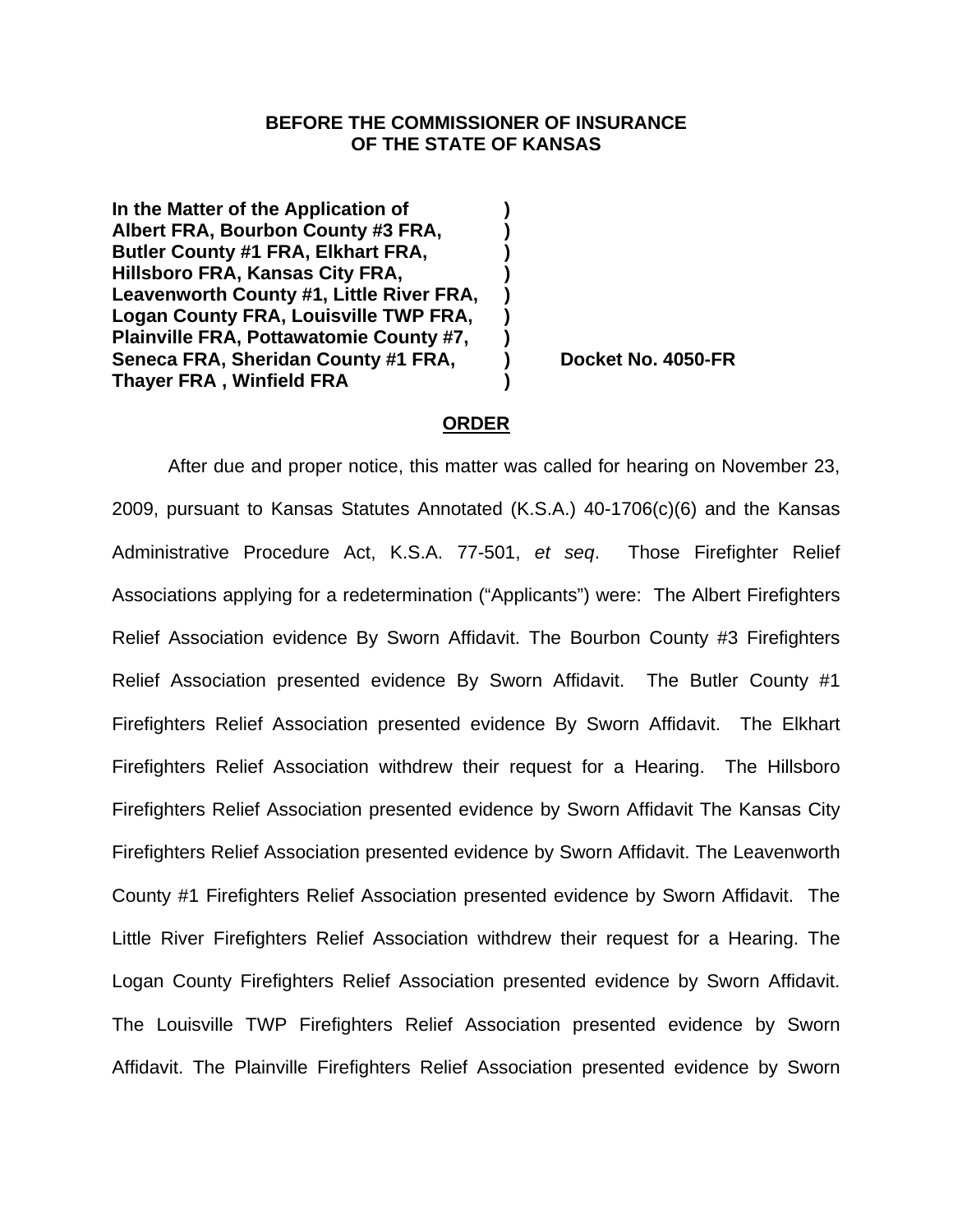Affidavit. The Pottawatomie County #7 Firefighters Relief Association presented evidence by Sworn Affidavit. The Seneca Firefighters Relief Association presented evidence by Sworn Affidavit. The Sheridan County #1 Firefighters Relief Association presented evidence by Sworn Affidavit. The Thayer Firefighters Relief Association presented evidence by Sworn Affidavit. The Winfield Firefighters Relief Association withdrew their request for a Hearing.

 Bob Tomlinson, Assistant Commissioner, was the Presiding Officer duly appointed by Commissioner Praeger.

 The Kansas Insurance Department was represented by John Wine, Staff Attorney, and John Boyd, administering the Firefighter Relief Association regulatory activities for the Kansas Insurance Department.

 Representing the Kansas City Firefighters Relief Association were Patrick Dunn, Chad Womble, and Eric Scruggs.

 Said Presiding Officer, being fully advised in the premises and giving due consideration to the evidence presented, makes the following findings of fact, conclusions of law, and determination of public policy:

#### **Findings of Fact**

1. At issue is the 2010 and future distributions of the Firefighters Relief Fund to firefighters relief associations throughout the State of Kansas pursuant to the Firefighters Relief Act, K.S.A. 40-1701, *et seq.* Applicants are contending that changed circumstances exist to warrant a redetermination of proportionate amounts payable to all firefighters relief associations from the Firefighters Relief Fund pursuant to K.S.A. 40- 1706. **Exempt property** was not included in the evidence or used for computation of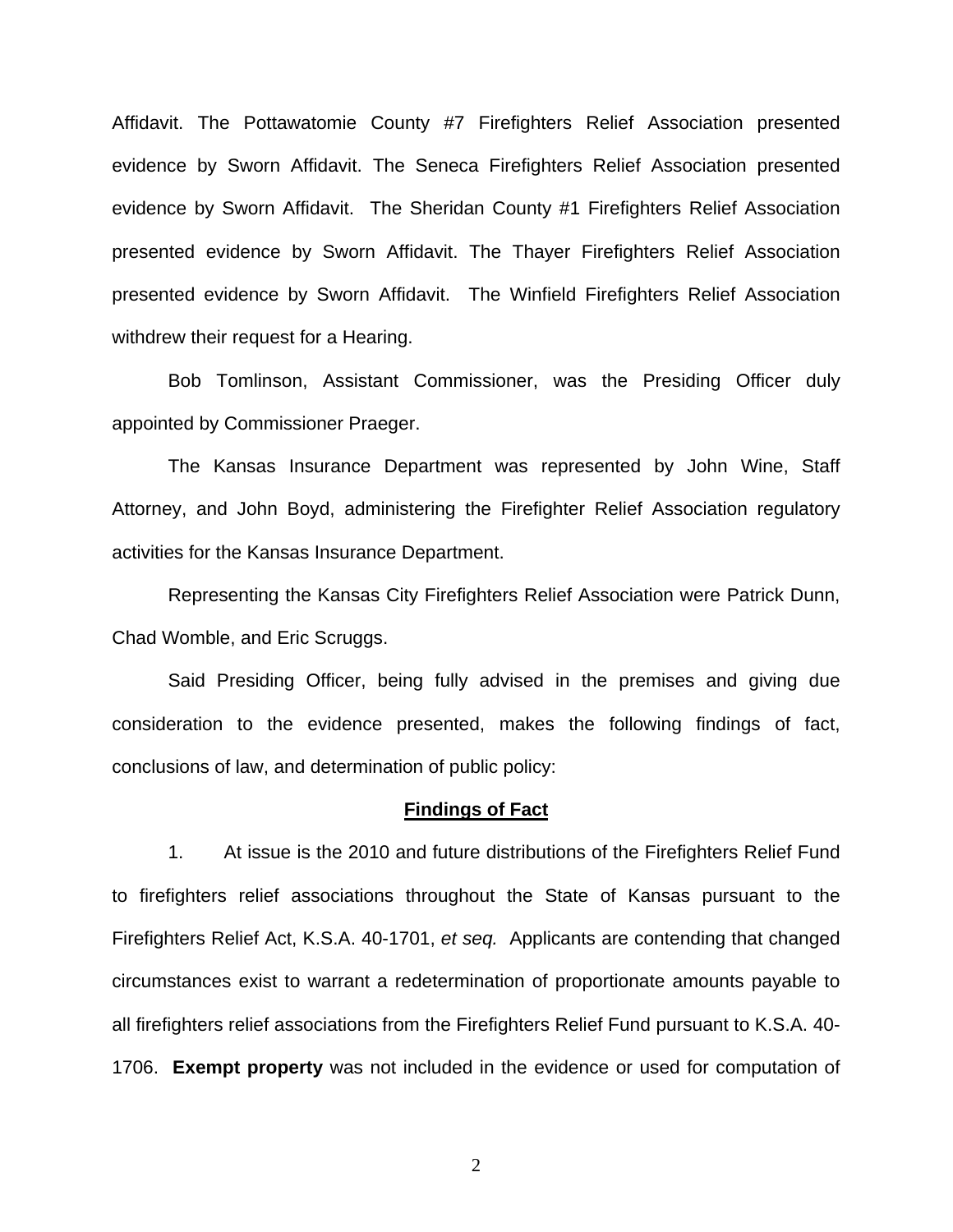assessed tangible property valuations in accordance with K.S.A. 40-1706 (c) (6) and K.A.R. 40-10-2 (d) excluding exempt property.

2. Presenting evidence of changed circumstances were **Albert FRA, Bourbon County #3 FRA, Butler County #1 FRA, Elkhart FRA, Hillsboro FRA, Kansas City FRA, Leavenworth Co FD #1 FRA, Little River FRA, Logan FRA, Louisville FRA, Plainville FRA, Pottawatomie Co #7 FRA, Seneca FRA, Sheridan County #1 FRA, Thayer FRA, Winfield FRA.** These FRAs have not requested redetermination in the past 3 years.

3. The Albert Firefighters Relief Association offered evidence of a decrease in population of 26 and an increase in the assessed tangible property valuation for the area served of \$2,792,808 since 1983. Pursuant to K.S.A. 40-1706(c)(6), the amount of increase has been evaluated so as not to recognize the effects of the 1989 statewide reappraisal conducted pursuant to K.S.A. 79-1496, *et seq.*, and the amendments thereto.

4. The Bourbon County #3 Firefighters Relief Association offered evidence of a decrease in population of 1,382 and an increase in the assessed tangible property valuation for the area served is \$4,611,772 since 1983. Pursuant to K.S.A. 40- 1706(c)(6), the amount of increase has been evaluated so as not to recognize the effects of the 1989 statewide reappraisal conducted pursuant to K.S.A. 79-1496, *et seq.*, and the amendments thereto.

5. The Butler County #1 Firefighters Relief Association offered evidence of an increase in population of 1,818 and an increase in the assessed tangible property valuation for the area served is \$37,271,881 since 1983. Pursuant to K.S.A. 40-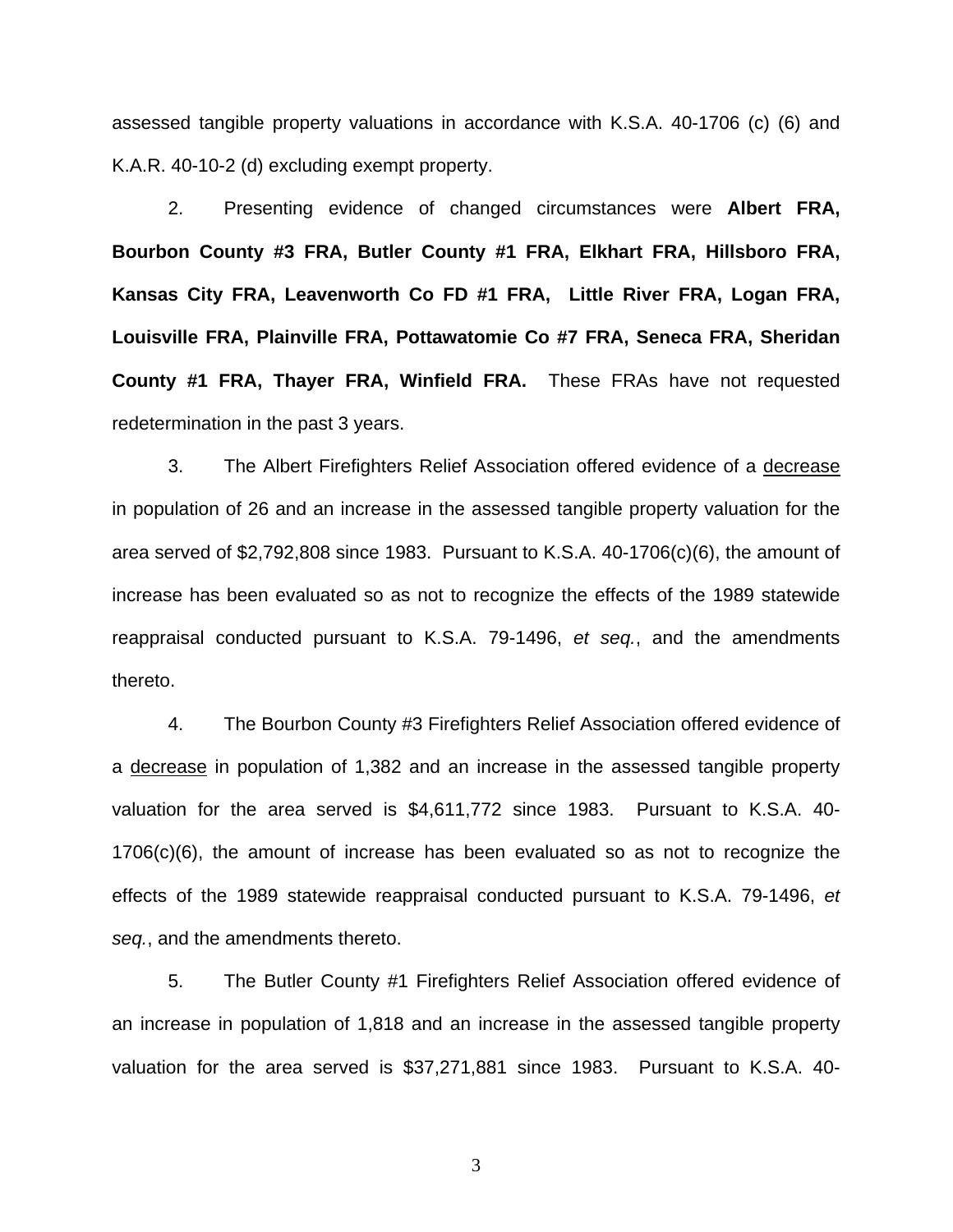1706(c)(6), the amount of increase has been evaluated so as not to recognize the effects of the 1989 statewide reappraisal conducted pursuant to K.S.A. 79-1496, *et seq.*, and the amendments thereto.

 6. The Elkhart Firefighters Relief Association withdrew its application for redetermination.

 7. The Hillsboro Firefighters Relief Association offered evidence that population has decreased by 78 and the assessed tangible property valuation has increased by \$12,575,977 since 1983. Pursuant to K.S.A. 40-1706(c)(6), the amount of increase has been evaluated so as not to recognize the effects of the 1989 statewide reappraisal conducted pursuant to K.S.A. 79-1496, *et seq.*, and amendments thereto.

8. The Kansas City Firefighters Relief Association offered evidence that population has decreased by 19,559 and the assessed tangible property valuation has increased by \$14,246,575 since 2005. Evidence produced at the hearing by John Boyd indicated that the County Clerk for Wyandotte County had certified the population on July 1, 2009 to the Kansas Secretary of State at 142,562 which would change the decreased population by 90 for an actual decreased total of 19,649. The record was supplemented by John Boyd on January 5, 2010 with attachment 4d, replacing attachment 4c, after obtaining verified assessed tangible property valuation from the Kansas Department of Revenue Property Valuation Division. This new evidence revealed an increase of \$25,854,020 in assessed tangible property valuation and it is recommended that the Hearing Officer consider this new evidence in his decision. Pursuant to K.S.A. 40-1706(c)(6), the amount of increase has been evaluated so as not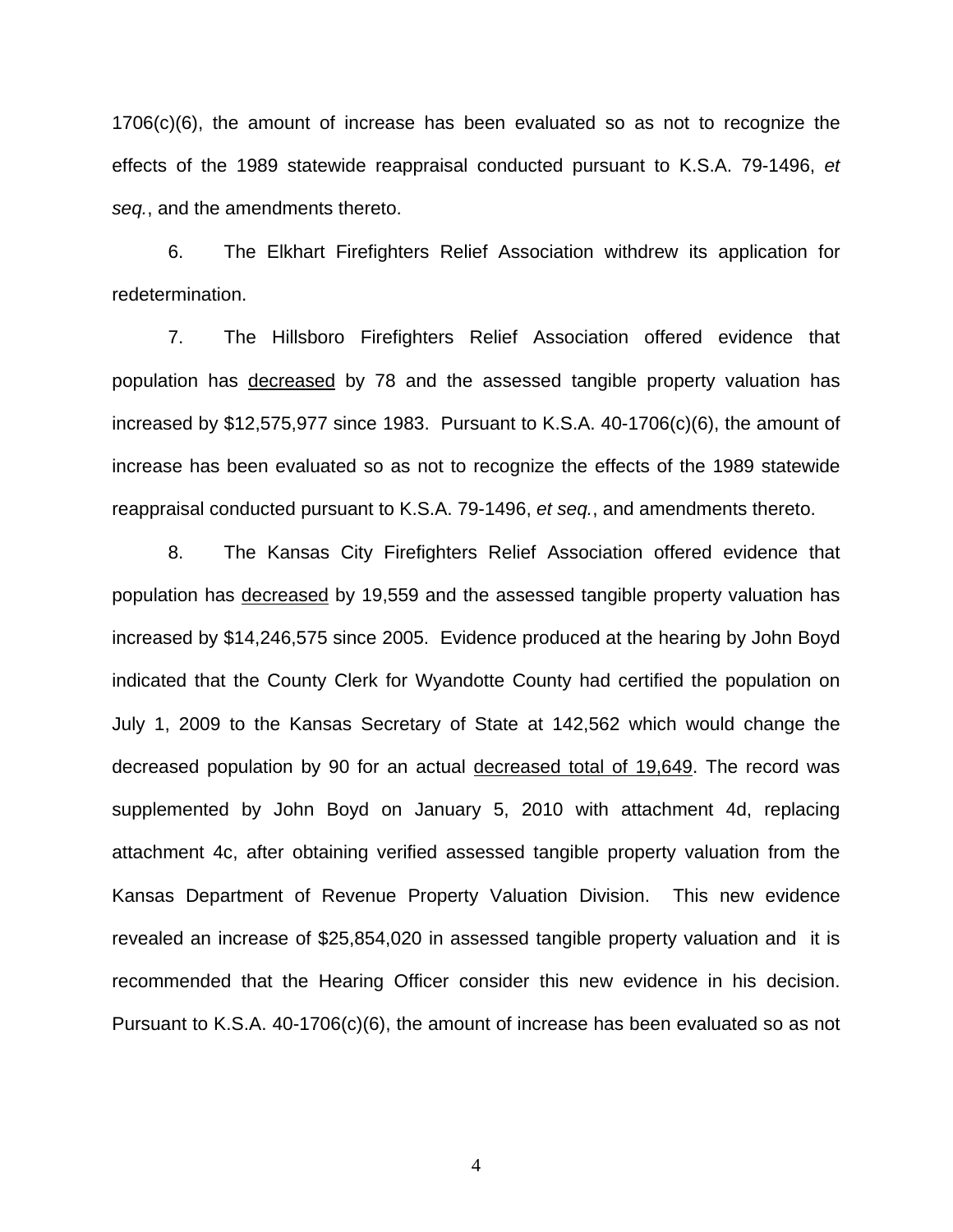to recognize the effects of the 1989 statewide reappraisal conducted pursuant to K.S.A. 79-1496, *et seq.*, and amendments thereto.

9. The Leavenworth County #1 Firefighters Relief Association offered evidence that population has increased by 375 and the assessed tangible property valuation has increased by \$25,184,238 since 2004. Pursuant to K.S.A. 40-1706(c)(6), the amount of increase has been evaluated so as not to recognize the effects of the 1989 statewide reappraisal conducted pursuant to K.S.A. 79-1496, *et seq.*, and amendments thereto.

 10. The Little River Firefighters Relief Association withdrew its application for redetermination.

 11. The Logan County Firefighters Relief Association offered evidence that population has decreased by 2,397 and the assessed tangible property valuation has increased by \$14,128,379 since 1983. Pursuant to K.S.A. 40-1706(c)(6), the amount of increase has been evaluated so as not to recognize the effects of the 1989 statewide reappraisal conducted pursuant to K.S.A. 79-1496, *et seq.*, and amendments thereto.

 12. The Louisville TWP Firefighters Relief Association offered evidence that population has increased by 164 and the assessed tangible property valuation has increased by \$3,661,495 since 1997. Pursuant to K.S.A. 40-1706(c)(6), the amount of increase has been evaluated so as not to recognize the effects of the 1989 statewide reappraisal conducted pursuant to K.S.A. 79-1496, *et seq.*, and amendments thereto.

13. The Plainville Firefighters Relief Association offered evidence that population has decreased by 852 and the assessed tangible property valuation has increased by \$24,208,856 since 1983. Pursuant to K.S.A. 40-1706(c)(6), the amount of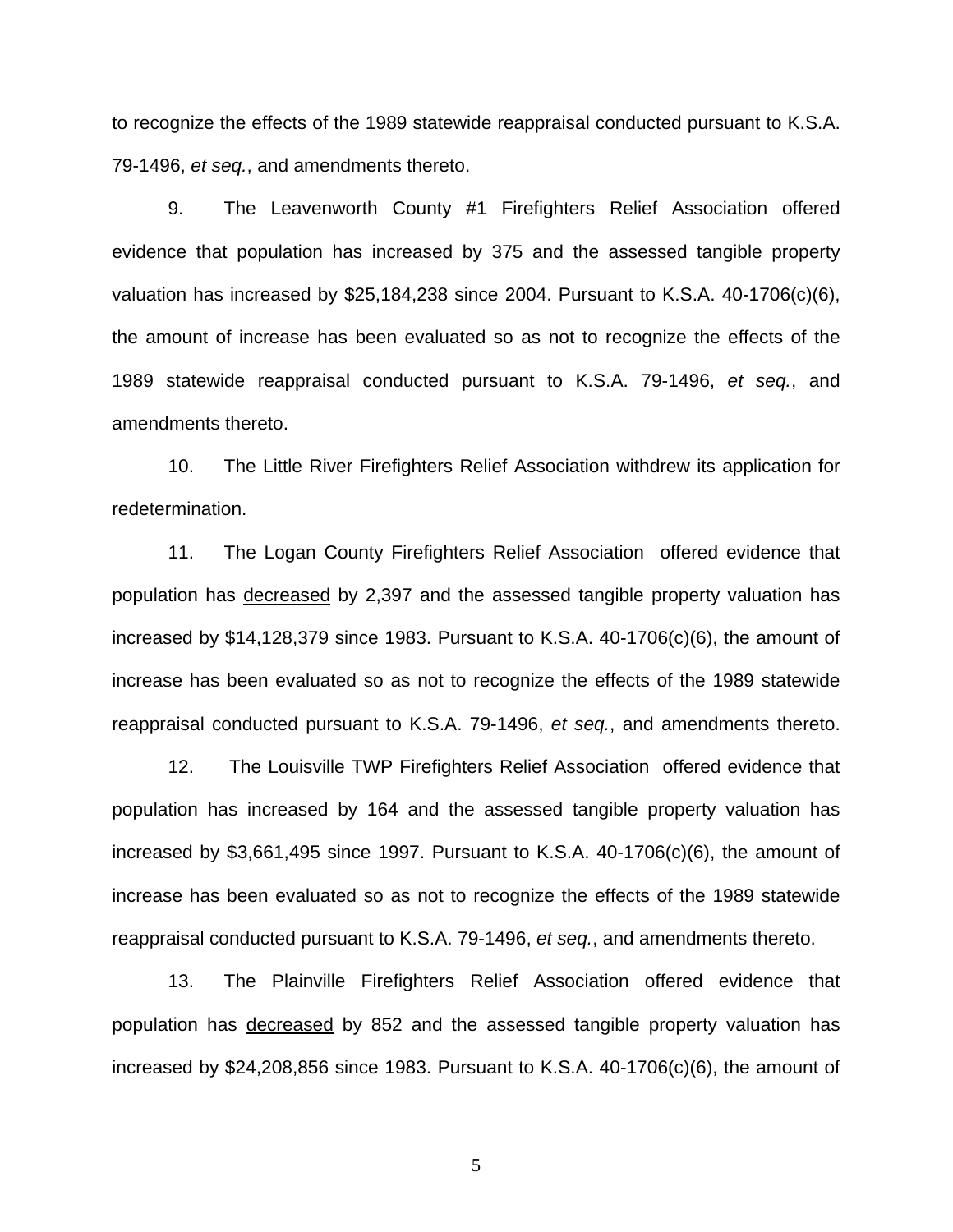increase has been evaluated so as not to recognize the effects of the 1989 statewide reappraisal conducted pursuant to K.S.A. 79-1496, *et seq.*, and amendments thereto.

14. The Pottawatomie County #7 Firefighters Relief Association offered evidence that population has decreased by 30 and the assessed tangible property valuation has increased by \$3,829 264 since 1999. Pursuant to K.S.A. 40-1706(c)(6), the amount of increase has been evaluated so as not to recognize the effects of the 1989 statewide reappraisal conducted pursuant to K.S.A. 79-1496, *et seq.*, and amendments thereto.

 15. The Seneca Firefighters Relief Association offered evidence that population has decreased by 1,189 and the assessed tangible property valuation has increased by \$20,987,145 since 1990. Pursuant to K.S.A. 40-1706(c)(6), the amount of increase has been evaluated so as not to recognize the effects of the 1989 statewide reappraisal conducted pursuant to K.S.A. 79-1496, *et seq.*, and amendments thereto.

 16. The Sheridan County #1 Firefighters Relief Association offered evidence that population has decreased by 237 and the assessed tangible property valuation has increased by \$6,126,523 since 1983. Pursuant to K.S.A. 40-1706(c)(6), the amount of increase has been evaluated so as not to recognize the effects of the 1989 statewide reappraisal conducted pursuant to K.S.A. 79-1496, *et seq.*, and amendments thereto.

 17. Thayer Firefighters Relief Association offered evidence that population has increased by 646 and the assessed tangible property valuation has increased by \$18,899,019 since 1983. Pursuant to K.S.A. 40-1706(c)(6), the amount of increase has been evaluated so as not to recognize the effects of the 1989 statewide reappraisal conducted pursuant to K.S.A. 79-1496, *et seq.*, and amendments thereto.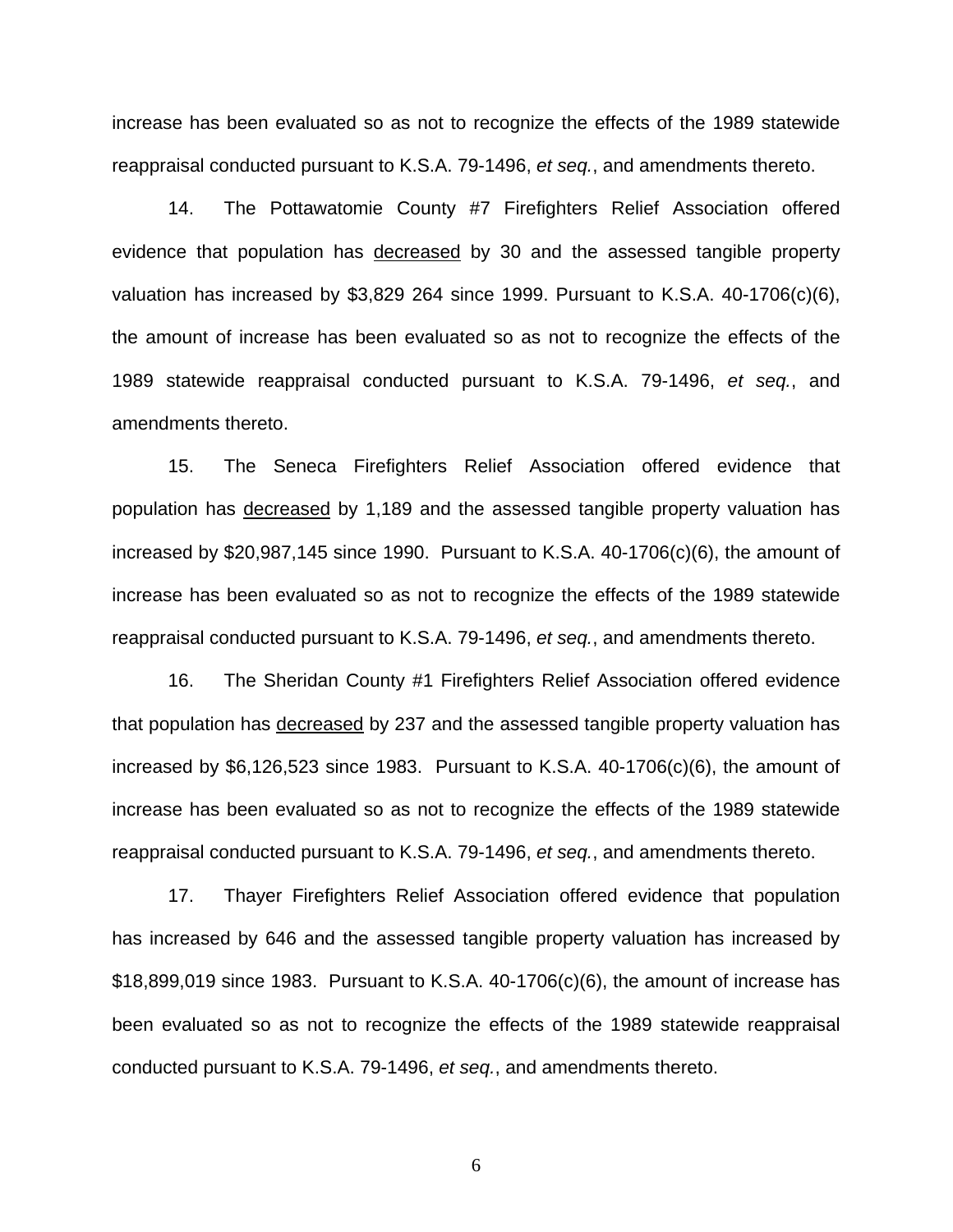18. The Winfield Firefighters Relief Association withdrew its application for redetermination.

## **Conclusions of Law**

19. Based upon the information presented by Applicants and available to the Commissioner of Insurance, changed circumstances are found to exist for the Applicants as noted above, to support a redetermination of the proportionate amounts payable to all firefighters relief associations from the Firefighters Relief Fund for 2009 and future distributions pursuant to the Firefighters Relief Act, specifically K.S.A. 40- 1706(c)(6).

 20. K.S.A. 40-1706(c)(6), which gives the Commissioner of Insurance the authority to redetermine the proportionate amounts payable to all firefighters relief associations, is silent as to the specific method by which the Commissioner is to make such a redetermination after hearing. The statute gives the Commissioner the discretion to determine how the redetermination is to be made.

 21. Applicants presented evidence that the increased population and/or assessed tangible property valuation was not on record with the Kansas Insurance Department in 1983.

22. To redetermine the proportionate amount payable to all firefighters relief associations for the 2009 and future distributions, the additional population and assessed tangible property valuation added above shall be treated separately, as a nonreceiving association, and these figures of the additional population and assessed tangible property valuation of each association will be placed into the formula used to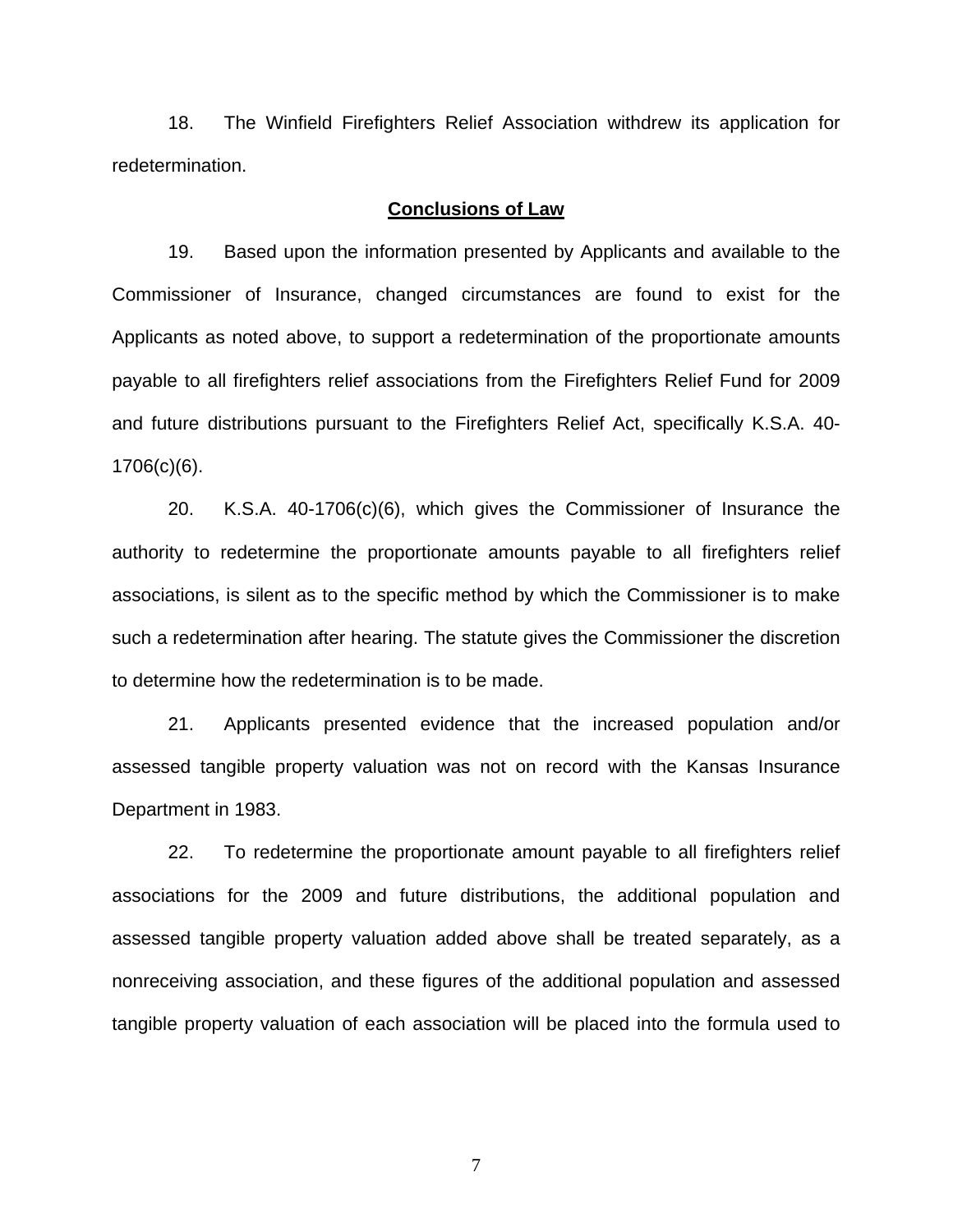determine the proportionate amounts payable to nonreceiving associations, as contained in K.S.A. 40-1706(c)(5).

23. The procedure described above shall affect the proportionate amount payable to all firefighters relief associations.

24. Associations that were deemed to have withdrawn their application did not file an application for redetermination as provided by K.S.A. 40-1706(c) and were not considered for redetermination for purposes of this hearing and are not prohibited from being considered for redetermination next year.

25. Associations that gave the Department notice of their intent to apply for redetermination but submitted documents after the statutory deadline are not deemed to have filed an application as required by K.S.A. 40-1706(c) and are not prohibited from being considered for redetermination next year.

#### **Determination of Public Policy**

1. The presiding officer ordered that from this point forward that the distribution to the FRAs that redetermine in the state of Kansas will be calculated by a formula based on the population and Assessed Tangible Property Valuation in accordance with K.S.A. 40-1706 (a) (5) (A) and K.A.R. 40-10-2 (d):

• 50% of the distribution is based on the population of the respective FRA in comparison to the entire population as certified to the secretary of state on July 1.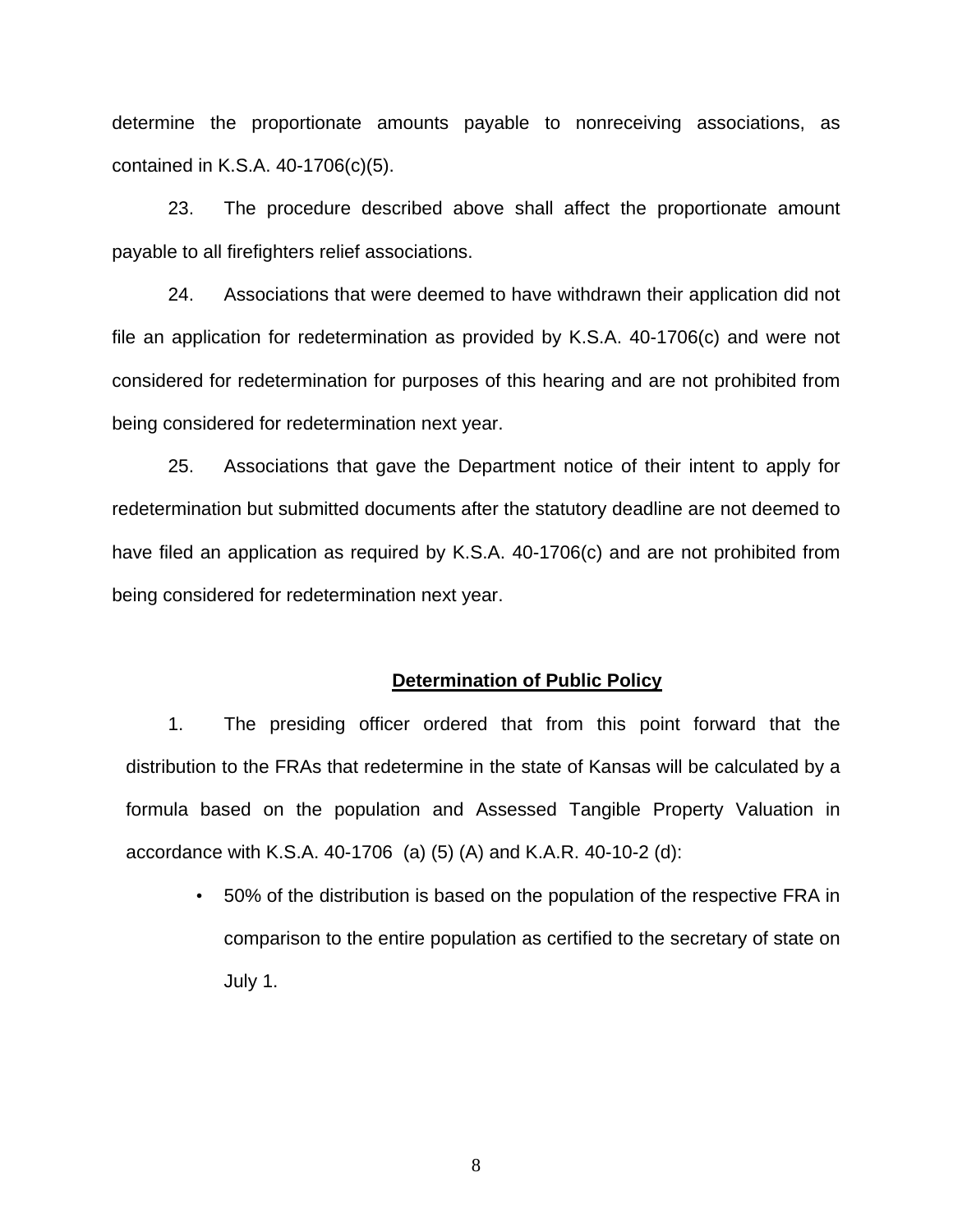• 50% of the distribution is based on the assessed tangible property valuation of each FRA in proportion to the entire state of Kansas as reported by the County Clerks on the November 1 tax rolls.

2. **State Total Tangible Property Valuation** obtained from the State Department of Revenue Annual Statistical Report of Property Assessment.

3. **Kansas Certified Population** from the Secretary of State July 1 of each calendar year.

4. It was discovered on or about 8 October 2009 that Kansas Insurance Department records incorrectly indicated that the Victoria FRA # 431 merged into Marshal County #9 on 21 April 2008 when, in fact, no merger took place. This resulted in the Victoria FRA being removed from the FRA program and their annual disbursement going directly to the Marshal County #9 FRA in the amount of \$7,843.13 In order to correct this error, the Kansas Insurance Department will reimburse the Victoria FRA \$9,843.13 and require a refund from the Marshal County #9 FRA in the amount of \$3,955.82 in accordance with K.S.A 40-1707.

# **IT IS THEREFORE, BY THE COMMISSIONER OF INSURANCE, ORDERED THAT:**

1. Changed circumstances exist as to all Applicants identified above, to warrant a redetermination of the proportionate amounts payable to all firefighters relief associations.

 2. The additional population and assessed tangible property valuation of each applying firefighters relief association shall be individually placed into the formula as described in the "Determination of Public Policy" paragraph used to calculate shares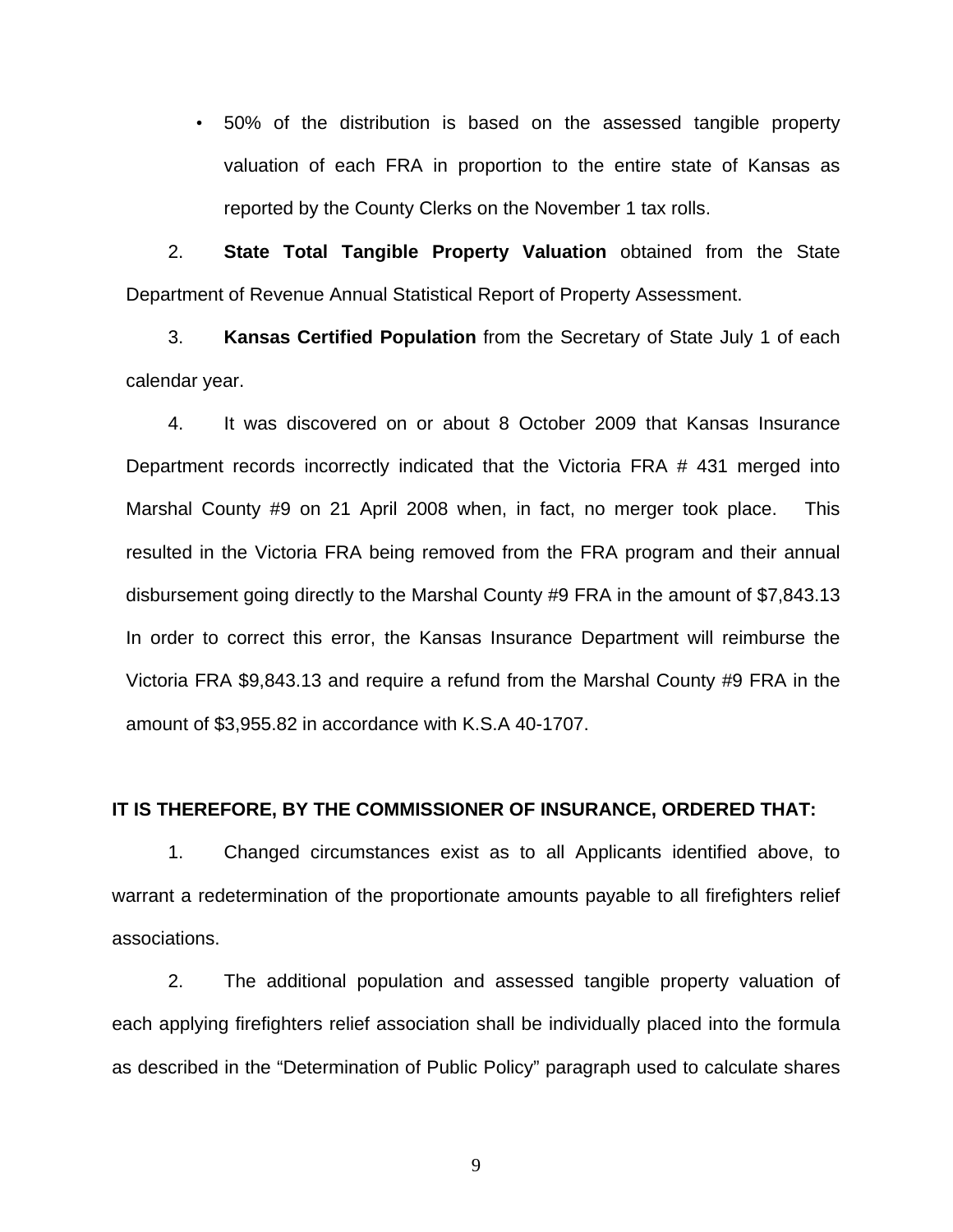of distribution. The resulting amount will be added to the amount that the applying association would receive as a receiving association's proportionate share of future distributions.

3. Each firefighters relief association shall receive their 2010 distribution amount calculated in accordance with K.S.A. 40-1706 on or about July, 2010.

4. The Commissioner of Insurance retains jurisdiction over this matter to issue any and all further Orders deemed appropriate or to take such further action necessary to dispose of this matter.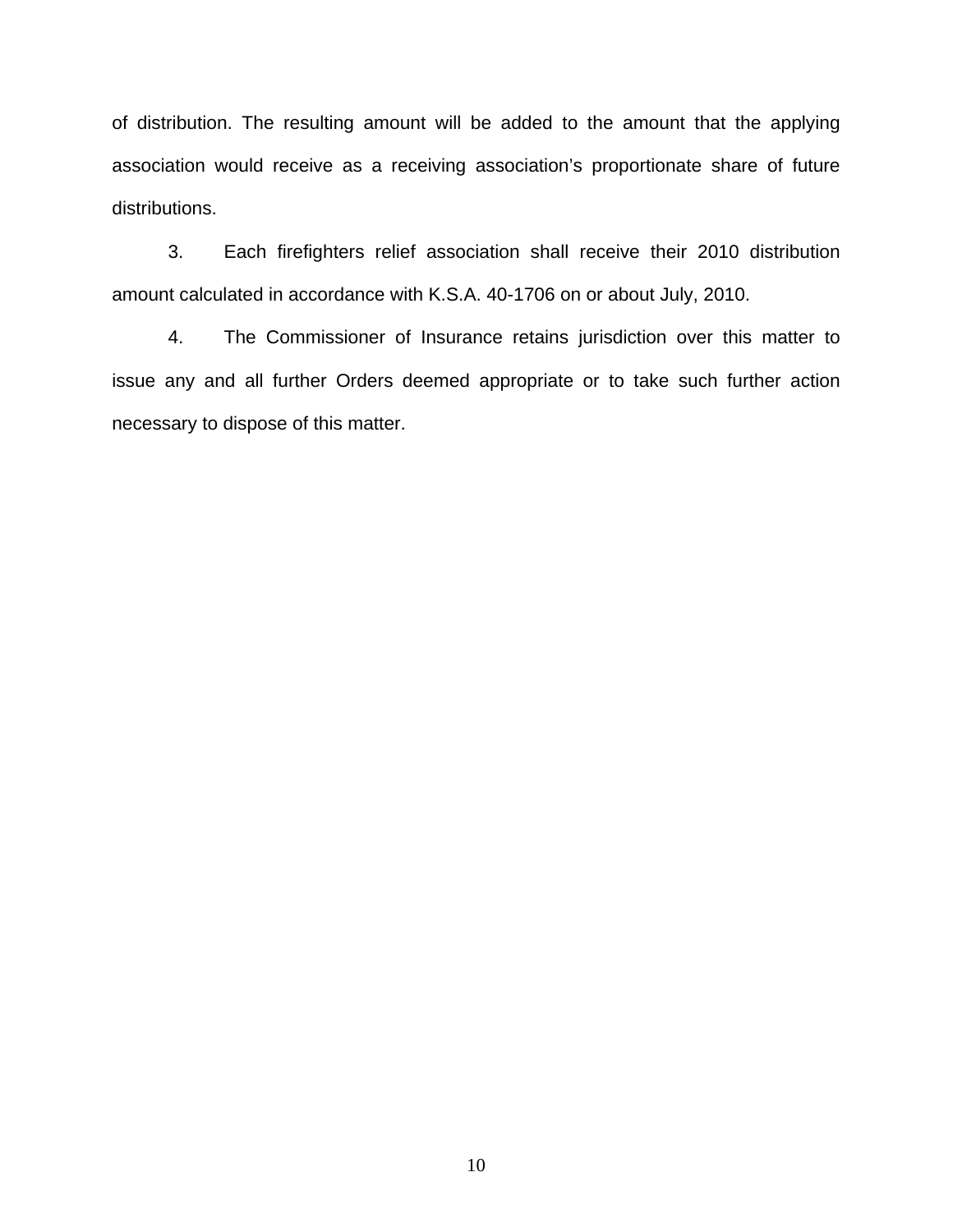**IT IS SO ORDERED THIS \_12th\_ DAY OF JANUARY, 2010, IN THE CITY OF TOPEKA, COUNTY OF SHAWNEE, STATE OF KANSAS.** 



 \_/s/ Sandy Praeger\_\_\_\_\_\_\_\_\_\_\_\_\_\_\_ Commissioner of Insurance

/s/ Robert M. Tomlinson0

Robert M. Tomlinson

Assistant Commissioner

Presiding Officer

# **NOTICE OF RIGHTS**

Pursuant to K.S.A. §77-601 et seq. any party is entitled to judicial review of this Final Order. The petition for judicial review must be filed within thirty (30) days of service of this Final Order (Plus three (3) days for service by mail pursuant to K.S.A. §77-531). In the event a party files a petition for judicial review pursuant to K.S.A. §77-613(e), the Agency Officer to be served on behalf of the Kansas Insurance Department is:

John W. Campbell, General Counsel Kansas Insurance Department 420 S.W. 9th Street Topeka, Kansas 66612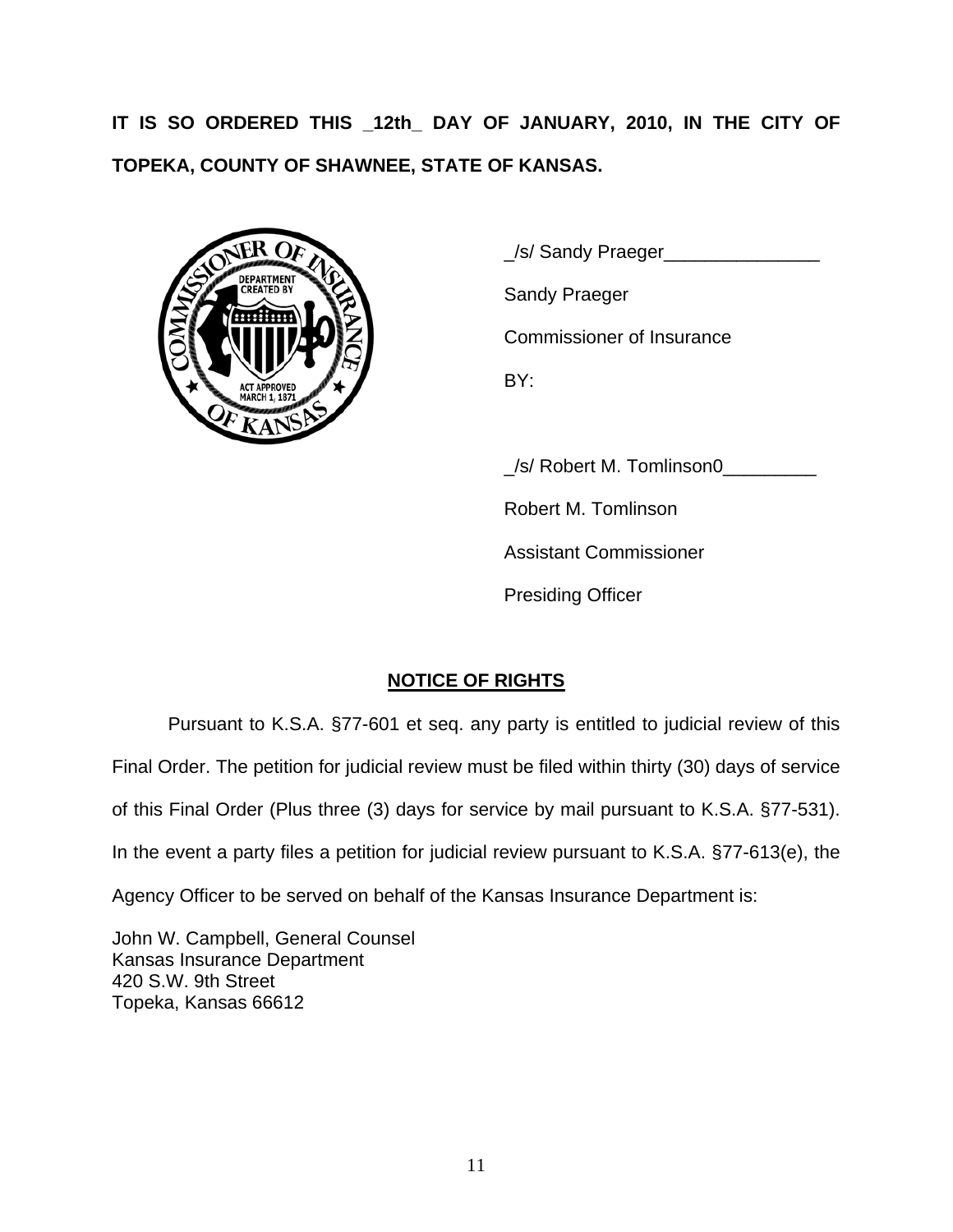# **Certificate of Service**

The undersigned hereby certifies that a true and correct copy of the above and foregoing Order was served by placing the same in the United States Mail, first class postage prepaid, on this \_12th\_\_ day of January, 2010, addressed to the following:

Albert FRA #486 Donald Hanhart 4004 Centre St Albert, Ks 67551

Bourbon County #3 FRA #513 Louella Howard 1812 158<sup>th</sup> St. Fort Scott, Ks 66701

Butler County #1 FRA #142 Dennis Smith 911 Andover Rd Andover, Ks 67002

Elkhart FRA #188 Matt Higgins HC1 Po Box 8213 Elkhart, Ks 67950

Hillsboro FRA #244 Gerald Ollenburger 312 Floral Dr Hillsboro, Ks 67063

Kansas City FRA #265 Chad Womble 7112 Rowland Kansas City, Ks 66109

Leavenworth County #1 FRA #515 Keith Kohler 105 Woodland Rd Lansing, Ks 66043